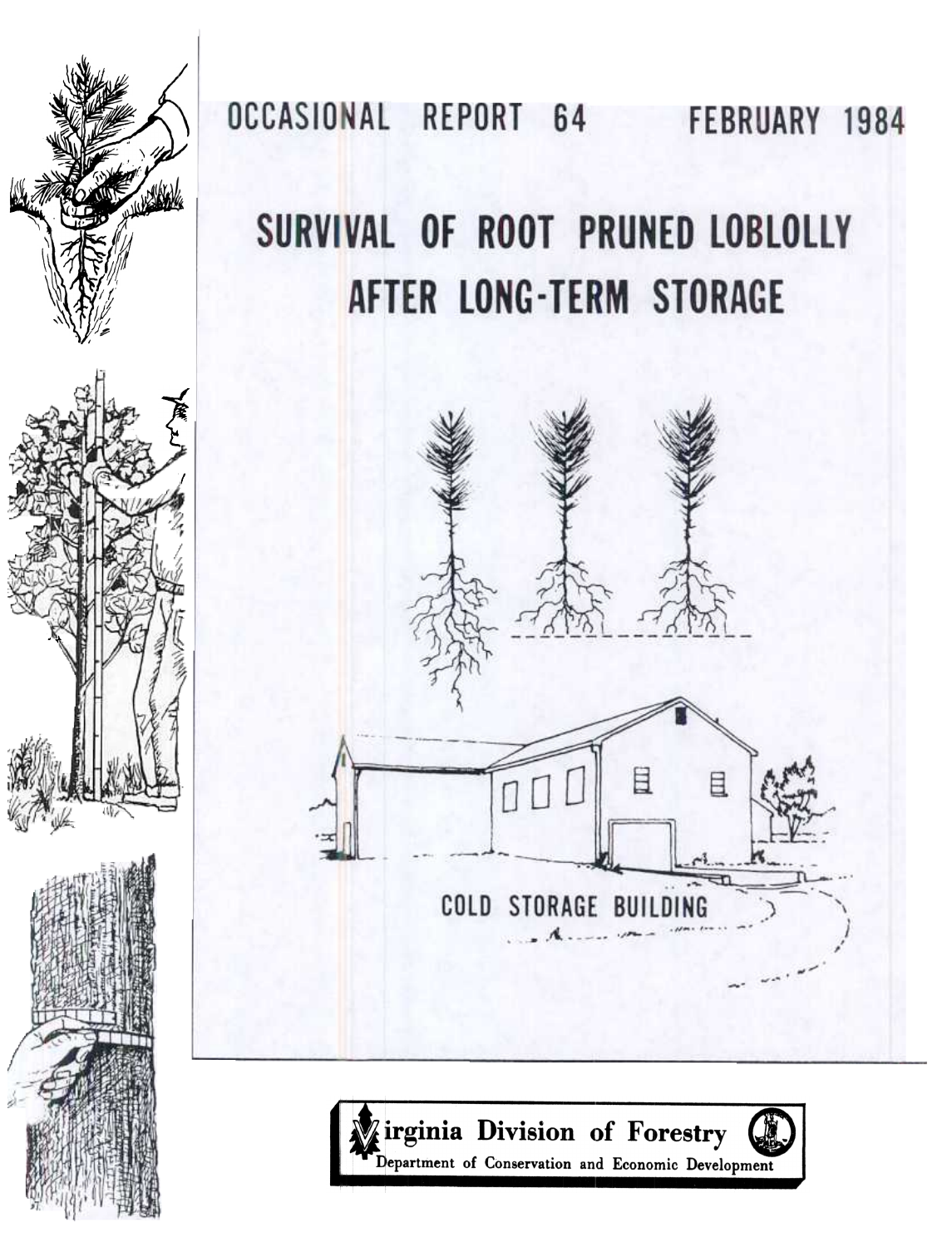### SURVIVAL OF ROOT PRUNED LOBLOLLY PINE SEEDLINGS AFTER LONG-TERM COLD STORAGE

by: Thomas A. Dierauf

## ABSTRACT

Loblolly pine seedlings, both root-pruned and not root-pruned, were kept in cold storage for up to 99 days before planting. Root pruned seedlings survived and grew as well as unpruned seedlings.

#### INTRODUCTION

We questioned whether loblolly pine seedlings that had been root-pruned would keep as well in cold storage as unpruned seedlings. For one thing, root-pruned seedlings will not hold as much clay (there is less root mass) so that packages may dry out faster. Secondly, pruning off some of the roots may remove enough stored food to effect storage and survival adversely.

#### PROCEDURE

On December 5, 1979, 12 standard, 1,000 seedling packages were prepared. The roots were operationally pruned to an average length of 5 to 6 inches for six of the packages, and left unpruned for the other six packages. Seedlings were planted on three dates: December 12 (7 days storage), February 12 (71 days storage), and March 14 (99 days storage). On each date we removed four packages from cold storage, two that had been root-pruned and two that had not. Enough seedlings were taken from each package to plant three 20 seedling rows.

To obtain the seedlings for each 20 seedling row, we opened the twenty 50-seedling bundles in each package and randomly took one seedling from each. We did this three times from each package to obtain the seedlings for the three replications. This is a good procedure for studies that involve long-term storage, because the 50-seedling bundles around the outside edges of a package may dry more rapidly than the 50-seedling bundles toward the center.

When we opened the packages on February 14 and March 14, after 71 and 99 days storage respectively, the clay was still damp on the roots and we could see no difference between root-pruned and unpruned seedlings. However, there was a slight amount of mold on some of the seedlings in all four packages on March 14. The seedlings still seemed to be in good condition, and we "judged" that the mold was not serious.